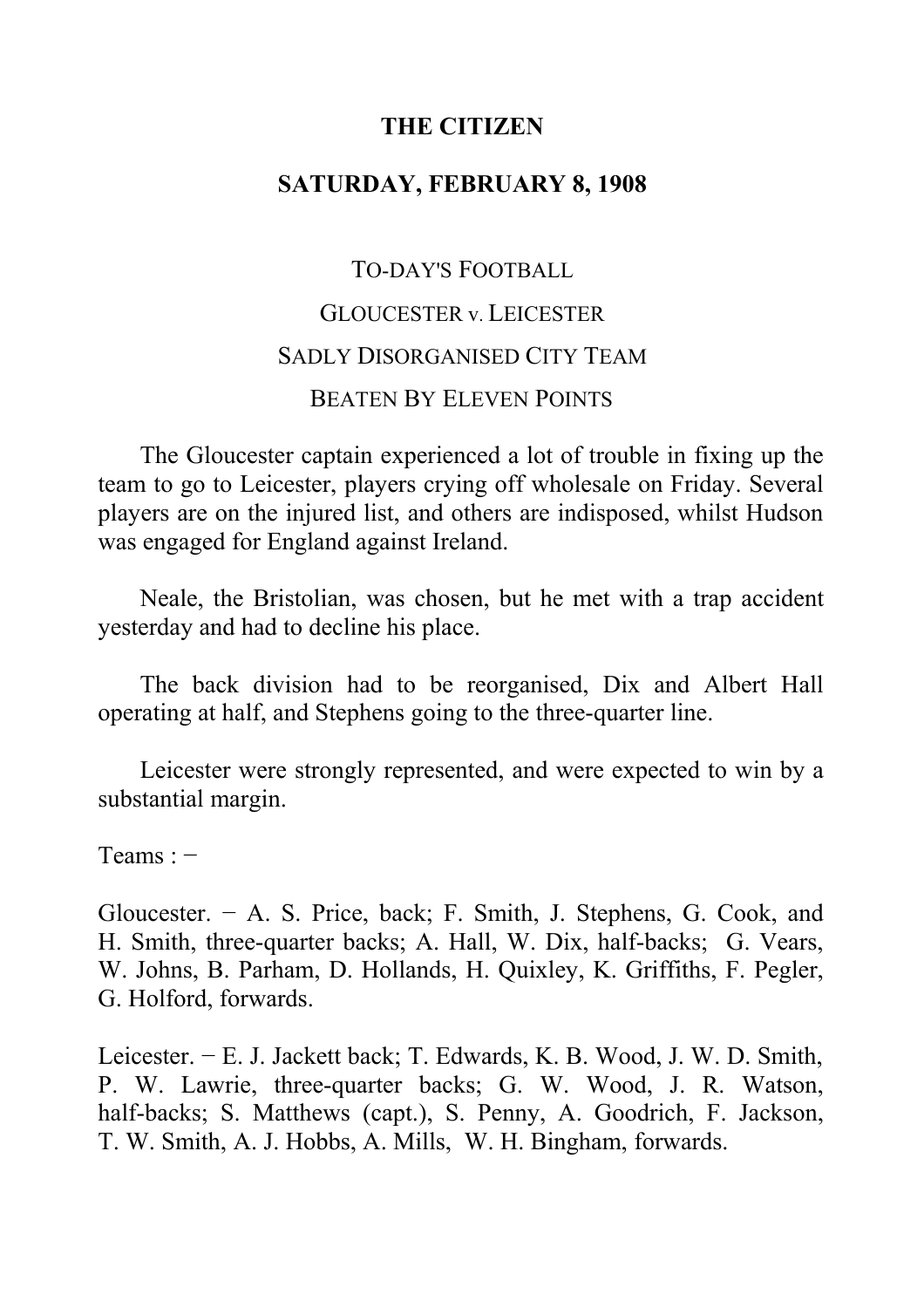### THE GAME

Leicester started, the first scrimmage being fought out in the Gloucester half. G. Wood was penalised for off-side, but the ensuing free availed the citizens nought. Then Gloucester came under the ban of the referee for feet up in the scrum, and from Jackett's penalty kick the leather went over the visitor' dead ball line.

The game settled down in the Westerners' 25, where Leicester had the better of some loose play. Gloucester were again penalised, this time for off-side, but Price touched down from a long kick by Jackett. The visitors' forwards subsequently broke away, but Jackett saved the situation.

From a line-out Lawrie received and ran through the opposing backs, but when nearing the line he slipped. This enabled Gloucester to raise the siege, and Jackett being tackled in possession the visitors had an excellent opening. Edwards, however, relieved with a timely kick.

Dix tried to open up the game, and Hall gave Stephens a fine opening, but he preferred to kick instead of going on, and the chance was lost, Jackett receiving and finding touch in the Gloucester 25. Smart tackling and quick following up enabled Leicester to keep the Westerners in check. From a breakaway the Midlanders came very near scoring, and then penalties in quick succession against Gloucester finally left Leicester in an advantageous position. From a scrimmage close in Dixie Smith secured a try, but the place kick failed.

The drop out saw Leicester again attacking, Jackson adding a second try after a good run by K. Wood. Again the goal kick failed. Near the interval Stephens missed a goal from a free, and the visiting backs indulged in some pretty passing, Smith being grassed when a score seemed certain.

> HALF-TIME SCORE : Leicester ……….…….….2 tries Gloucester ………………… Nil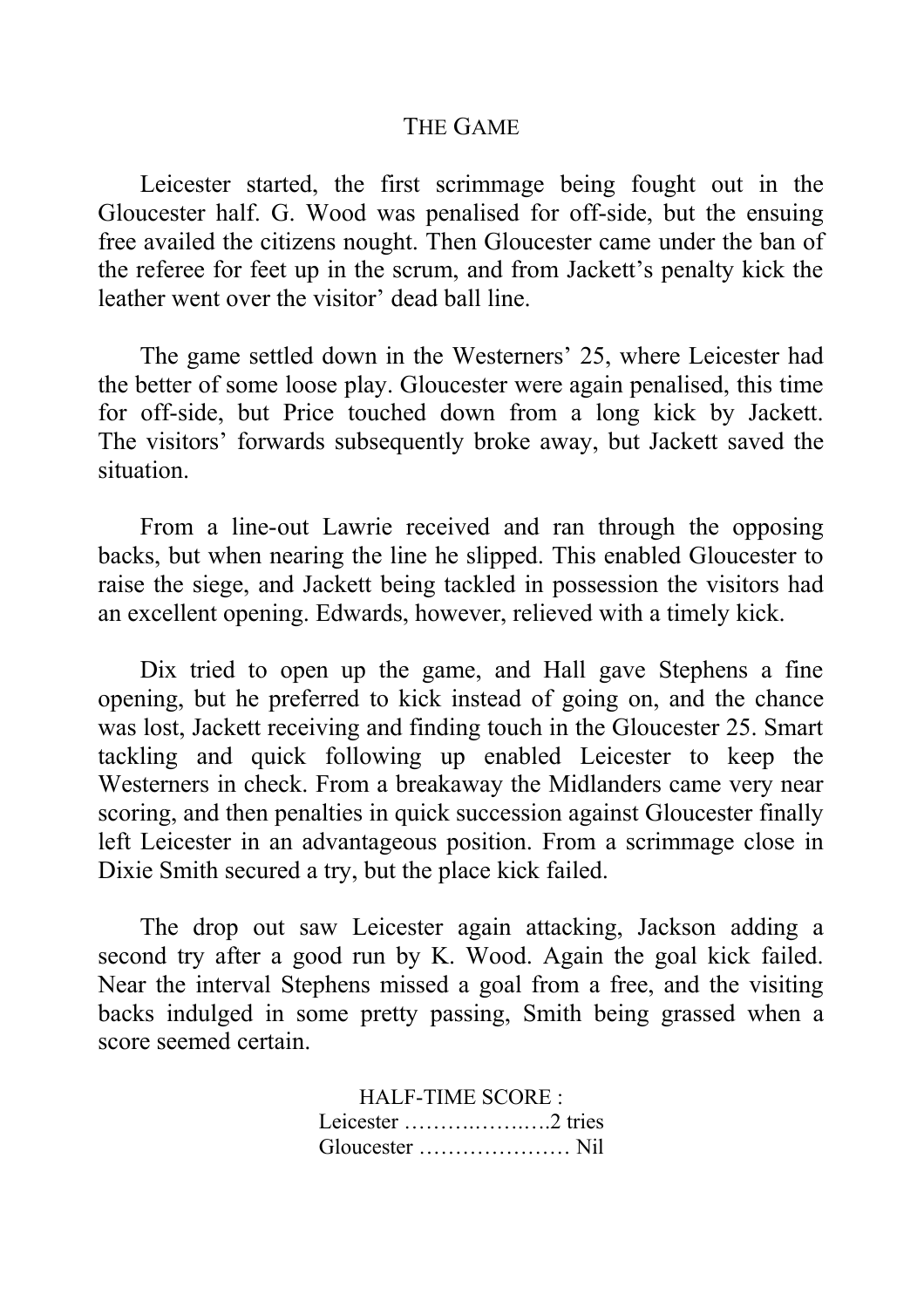On changing ends Gloucester had the best of the opening exchanges, Leicester being driven close in upon their lines, but it cannot be said the visitors really became dangerous, though their forwards were seen to advantage in open foot work. Matthews, Jackson, and Edwards were conspicuous on the home side, but the Gloucester forwards checked attacks, and the defence was also sound.

The "Tigers" were not to be denied, however. G. W. Wood evaded his opponents, and Watson and Dixie Smith continuing the movement the last-named got over behind the posts, Jackson this time adding the goal points.

A Gloucester player made his mark, from which his side obtained benefit, but this was thwarted. Leicester were penalised, but the kick fell short. Play now went to mid-field.

A movement by Jackson and Smith ended in the latter going into touch. From a scrimmage near the Gloucester 25 the ball was kicked over the line, and Hobbs dashing up touched down, but the try was disallowed.

Watson gave Lawrie possession, but the wing man, after running finely, was brought down in the visitors' 25. Here Smith got possession and ran splendidly, but when near the line he was overhauled by Jackett.

Gloucester maintained the pressure, a clever round of passing being spoilt by a forward pass. Lawrie and Watson enabled Leicester to break away to the centre, Jackett eventually finding touch in the Gloucester 25.

Dix beat Wood for possession and enabled the 'Cestrians to again get a footing inn their opponents' half. Hall further improved the position, but the home backs recovered.

Just before time Lawrie got in a fine ineffective run for Leicester.

RESULT : Leicester …..1 goal 2 tries (11 points) Gloucester ………………………. Nil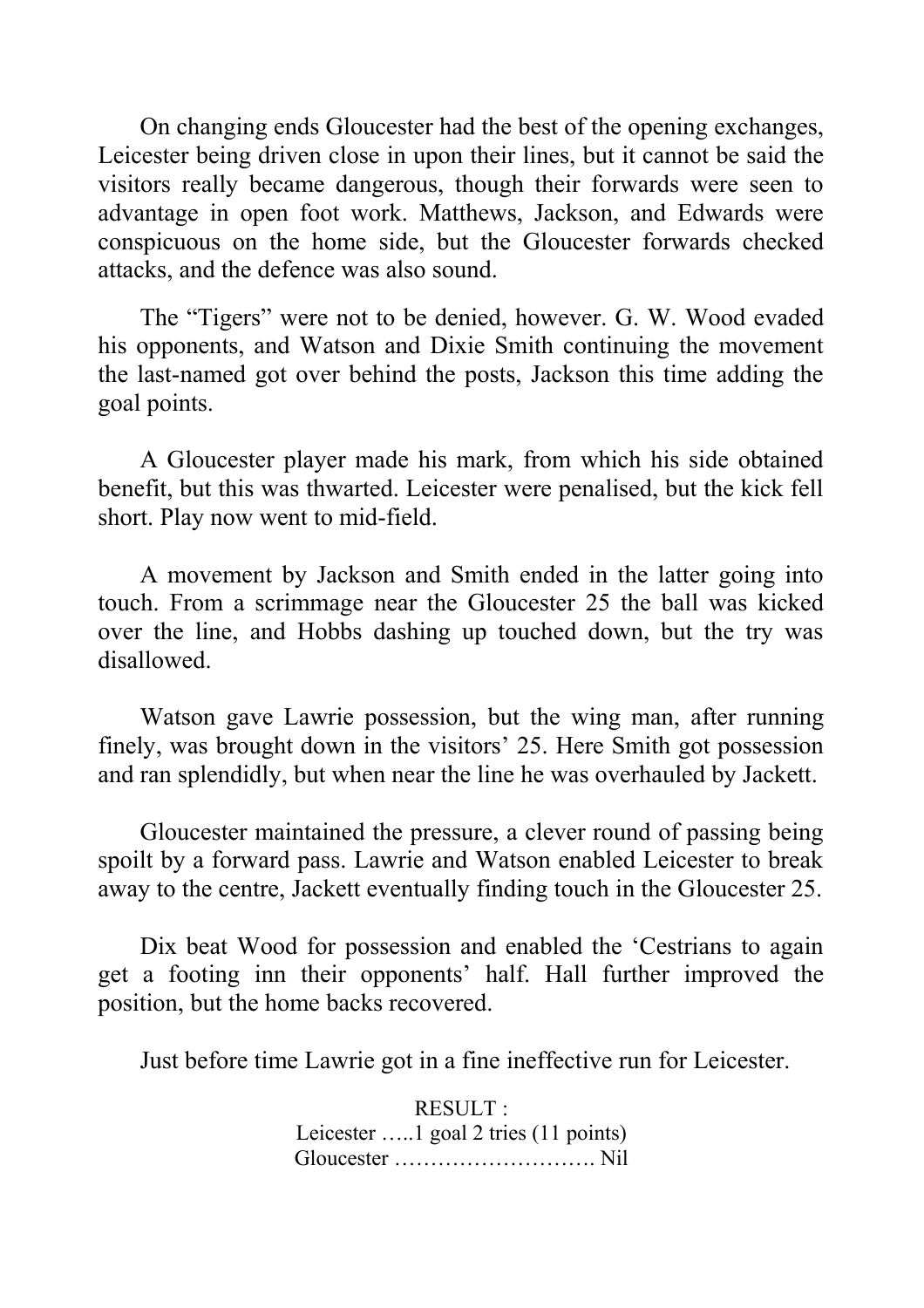#### REMARKS

Had Gloucester utilised their chances they would not have been eleven points down at the close of the game. The forwards gave a good display, and were very effective in open footwork, but the backs were not strong enough to push home the attack.

Notwithstanding Leicester had many narrow escapes, especially in the second half, when the visitors rallied and played finely. Hall must have scored towards the close had he pace enough. He, Cook, and F. Smith did well.

## GLOUCESTER A. v. WEST END

### EIGHT POINTS' WIN FOR THE SECONDS

The Seconds had a weak side out for this match at Kingsholm, for besides the players assisting the First, Wyburn and Taylor were absent. A. Hall was away from the West End.

The Locals started, and profiting by being put on-side through the ball touching a Gloucester man with the return kick, they were at once placed in a good position. Gloucester relieved, but the West getting the better of the opening scrums confined play to the Seconds' half.

Attempts at passing by the backs broke down, and Gloucester travelled to the centre. The Brothers Arthur opened out nicely, but W. Hall slipped and the movement was stopped.

West End then rushed away in good style, but were stopped on the quarter-line. A breakaway by the Seconds' forwards took them back to the other end, where Watts marked. Some loose play followed, and ended in Cook marking in a good position, but his drop for goal was a long way out. Ensuing play favoured the West End, who reached the home end by good forward work. Here the ball came across to Beard, who dribbled cleverly and beat Watts.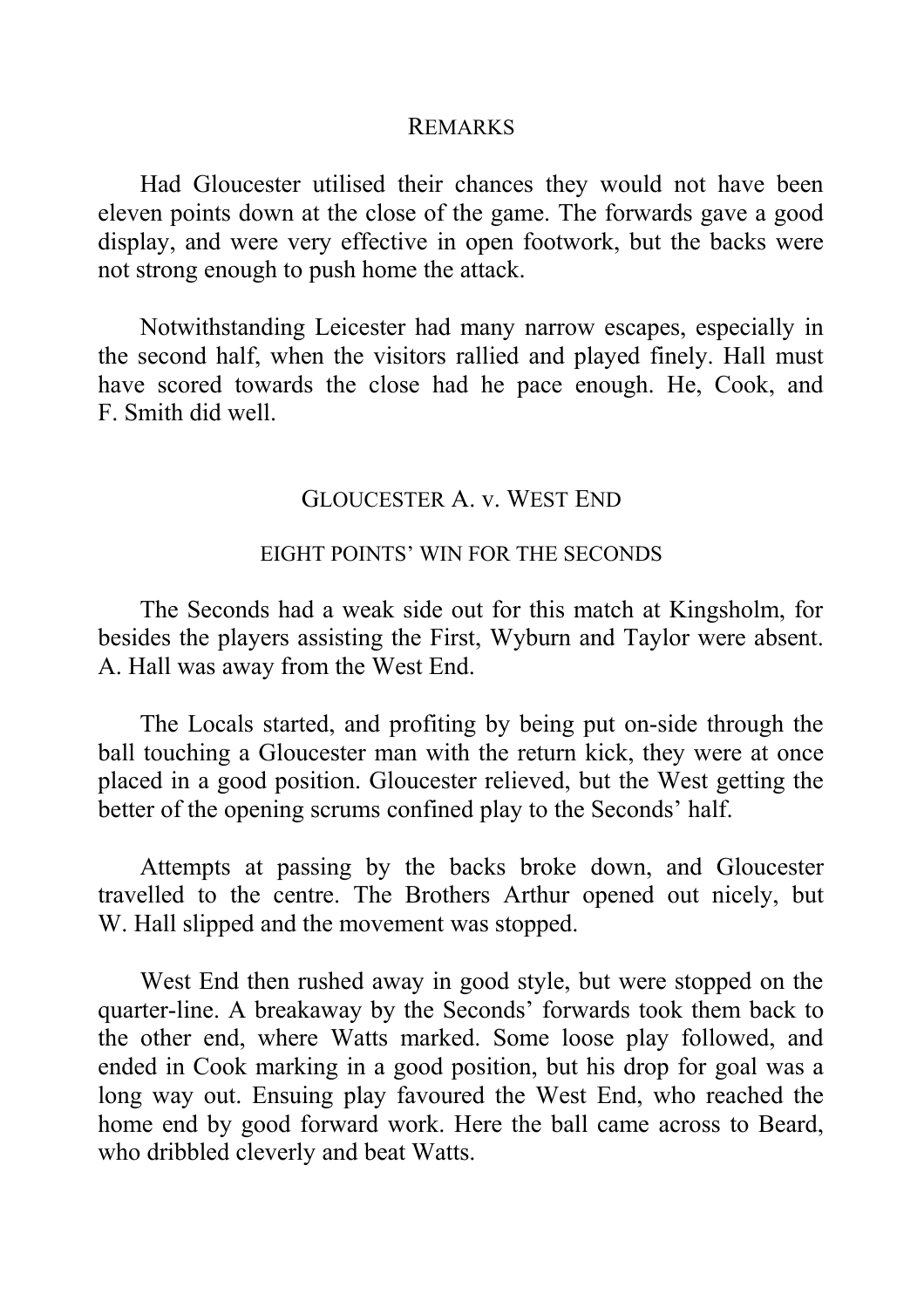Another kick sent the leather over the line, but before Beard could get up it had crossed the dead-ball line. On the drop out the Gloucester backs showed up with some clever passing, W. Hall being held up just outside. West End worked out of danger, but Gloucester soon got on the attack again through W. Hall.

The Brothers Arthur fed the backs cleverly, but with a nice opening Smith intercepted and ran to the centre. Gloucester again handled nicely, only to see Beard miss his transfer, with a straight run-in in view. A mistake by F. Arthur allowed the Locals to gain a footing in the City 25, but the Seconds' forwards brought relief. Some neat exchanges by the home backs left the ball with Baldwin, but the wing man was pushed to touch.

Gloucester were on the attack again a minute later, but Baldwin's attempt to beat the defence was frustrated. Play was wholly confined to the End half, and from a line-out Wixey gathered and dashed for the mark. He was, however, pounced upon from behind and held up.

West End eased the pressure after this, but Perry put them on the defence again with a big punt. Neat work by the Seconds' halves put Cook in possession, but with Hall and Beard well placed Cook held on too long. Soon afterwards the interval was called.

| HALF-TIME SCORE: |  |
|------------------|--|
|                  |  |
|                  |  |

Hawker resumed, play settling in the West half. A misfortune early befell Gloucester, S. Arthur having to retire. W. Hall went half with Captain Arthur, and Berry was brought out of the scrum to centre threequarter.

The Locals at once made headway on the game being continued, but later on Gloucester lost a fine opportunity through over-running the ball. A penalty to the Seconds saw Cook take a shot for goal, but the ball fell short. The kick-out went to Perry, who nearly dropped a goal with a fine kick.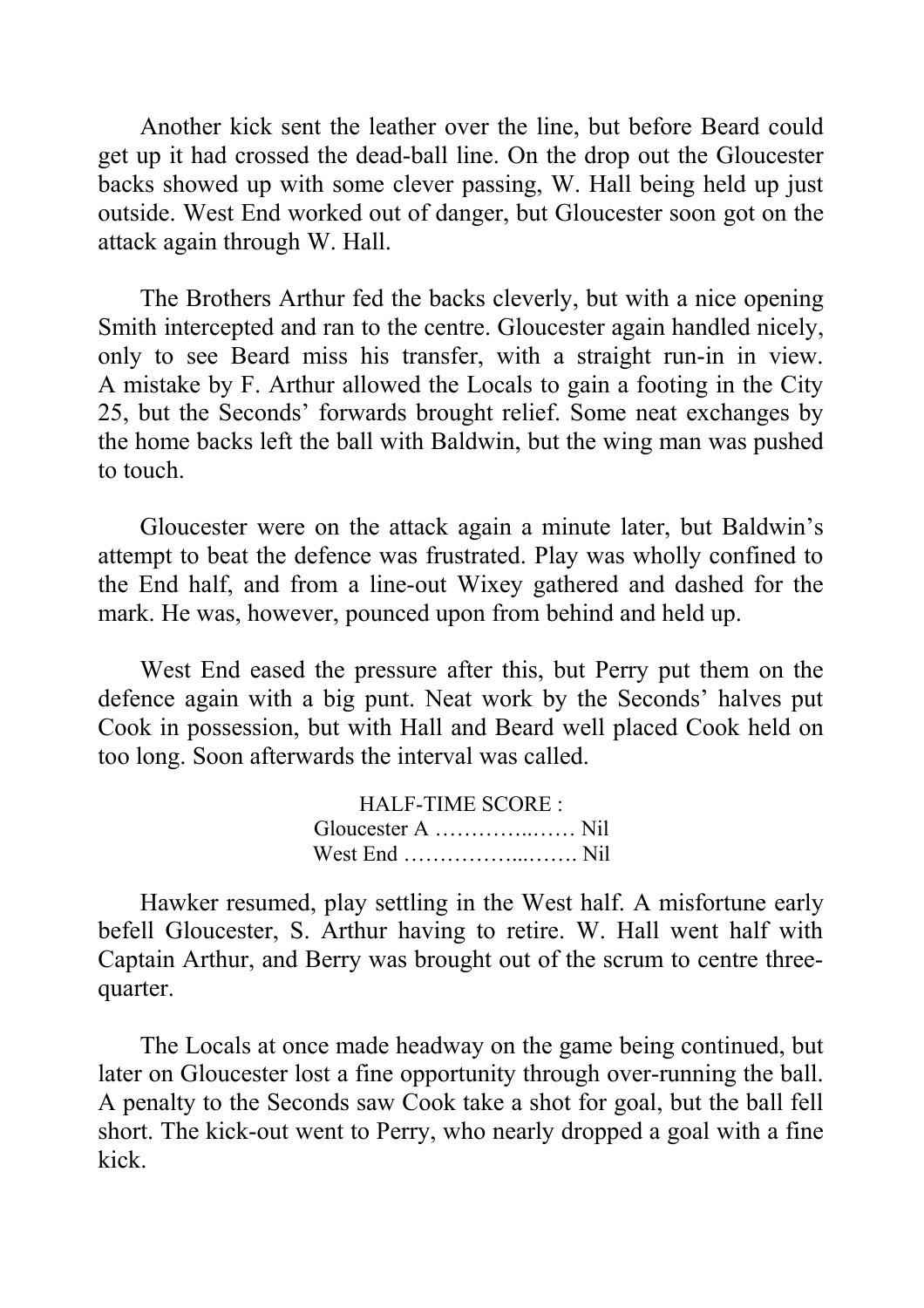Gloucester might have scored in the next few minutes, but the passing was too slow. The game just now had deteriorated, play being very scrambling. A dribble by Hawker promised well, but a visitor dropped on the ball in fearless fashion. Still Gloucester continued to press, and after some exchanges Berry dashed through. His pass was a bad one, but Baldwin secured, and after shaking off a couple of opponents, transferred to Cook, who scored in the corner. Perry failed with the goal-kick.

On the restart there was a spell of even play, but the pace set at the start was not maintained. Clever kicking by the End backs placed the Locals well inside the home half, but Hall changed the venue with a punt to mid-field. Back West came to the Gloucester quarter, where there was a stoppage owing to W. Hall receiving a knock on the head in stopping a rush. The Locals maintained their position for a brief period, but eventually Gloucester relieved.

Near the centre Berry fielded, following a mistake by a visitor, and passing to W. Hall, the latter ran down to Watts and then passed to Beard, who raced round behind the posts with a good try. Perry added the goal points.

Following the restart, Arthur kicked away from Bagwell and dribbled to the line, where a try was only just missed. The End saved again twice in quick succession, but before the final they had removed play to mid-field.

> RESULT : Gloucester A ... 1 goal 1 try (8 points) West End …..................………… Nil

#### REMARKS

The Seconds were hard pressed at times, but on the run of the game they thoroughly deserved their win. West End were strong forward, but behind the Locals were beaten in cleverness. Still, their defence held out for a long time.